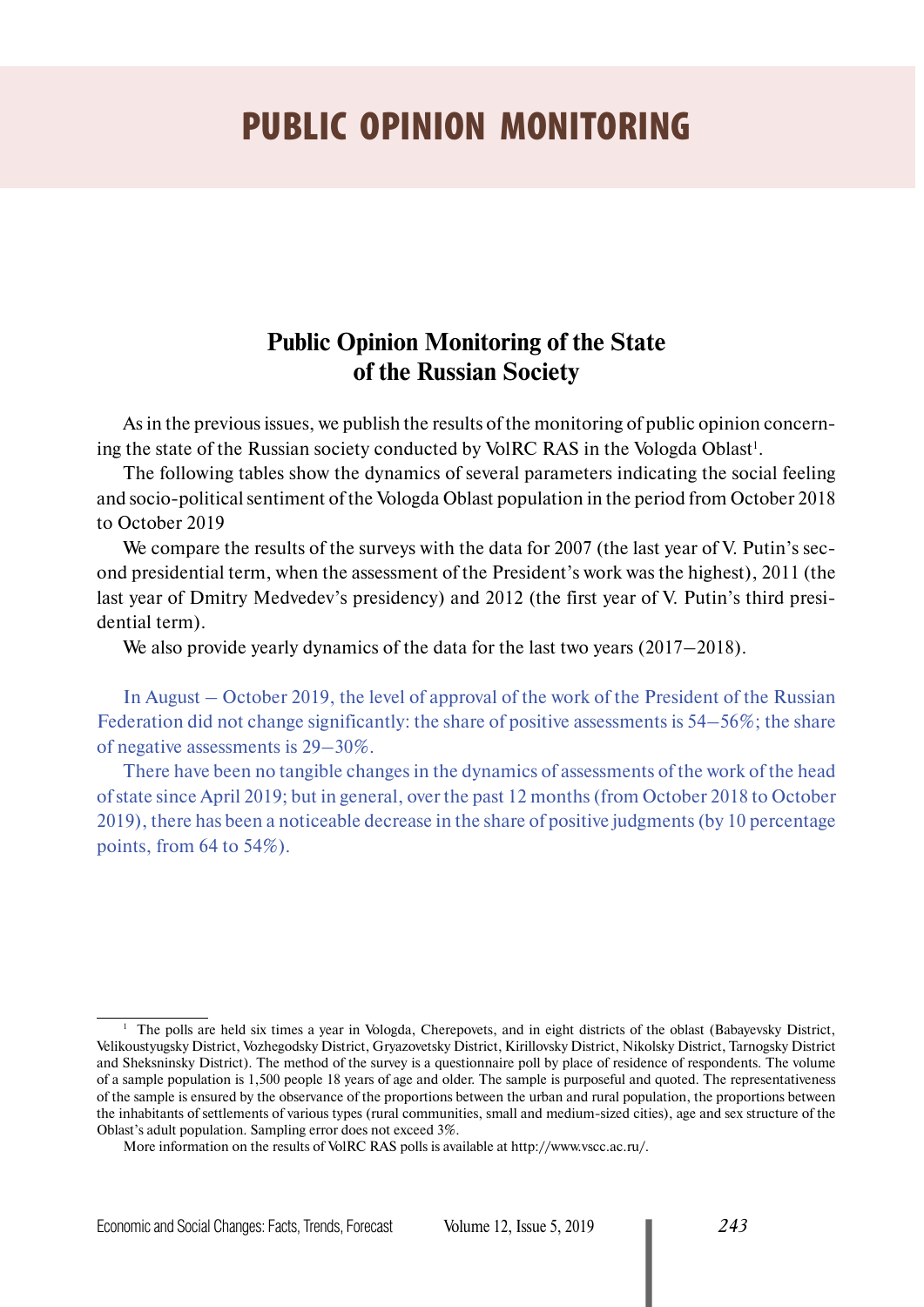*For reference:* 

*According to VTsIOM, the level of approval of the work of the President of the Russian Federation in September – first half of October 2019 amounted to 65–66%; the share of negative assessments was 26%.* 

*According to Levada-Center, in August – September 2019, 67–68% of Russians expressed positive opinions about the work of the head of state, while 31% expressed negative opinions.*



\* Here and further, the tables and graphs present the data of VolRC RAS on the results of the monitoring of public opinion conducted in the Vologda Oblast.

| Answer                         | 2007                                 | 2011 | 2012 | 2017 | 2018 | Oct.<br>2018 | Dec.<br>2018 | Feb.<br>2019 | Apr.<br>2019 | June<br>2019 | Aug.<br>2019 | Oct.<br>2019 | Dynamics $(+/-)$ ,<br>Oct. 2019<br>compared to |              |
|--------------------------------|--------------------------------------|------|------|------|------|--------------|--------------|--------------|--------------|--------------|--------------|--------------|------------------------------------------------|--------------|
|                                |                                      |      |      |      |      |              |              |              |              |              |              |              | Oct.<br>2018                                   | Aug.<br>2019 |
| Chairman of the RF Government* |                                      |      |      |      |      |              |              |              |              |              |              |              |                                                |              |
| approve                        | $\rightarrow$                        | 59.3 | 49.6 | 49.5 | 48.0 | 45.2         | 45.3         | 41.6         | 38.8         | 40.9         | 43.1         | 41.1         | $-4$                                           | $-2$         |
| don't approve                  | $\overline{\phantom{a}}$             | 24.7 | 33.3 | 31.1 | 31.6 | 34.8         | 36.9         | 39.3         | 40.2         | 38.0         | 36.3         | 37.5         | $+3$                                           | $+1$         |
|                                | <b>Governor</b>                      |      |      |      |      |              |              |              |              |              |              |              |                                                |              |
| approve                        | 55.8                                 | 45.7 | 41.9 | 39.8 | 38.4 | 35.7         | 38.3         | 36.5         | 34.7         | 35.4         | 36.1         | 35.6         | $\overline{0}$                                 | $-1$         |
| I don't approve                | 22.2                                 | 30.5 | 33.3 | 39.3 | 37.6 | 39.1         | 40.3         | 41.5         | 41.4         | 38.6         | 38.5         | 40.1         | $+1$                                           | $+2$         |
|                                | * Included in the survey since 2008. |      |      |      |      |              |              |              |              |              |              |              |                                                |              |

| How do you assess the current performance of? (% of respondents) |  |  |
|------------------------------------------------------------------|--|--|
|------------------------------------------------------------------|--|--|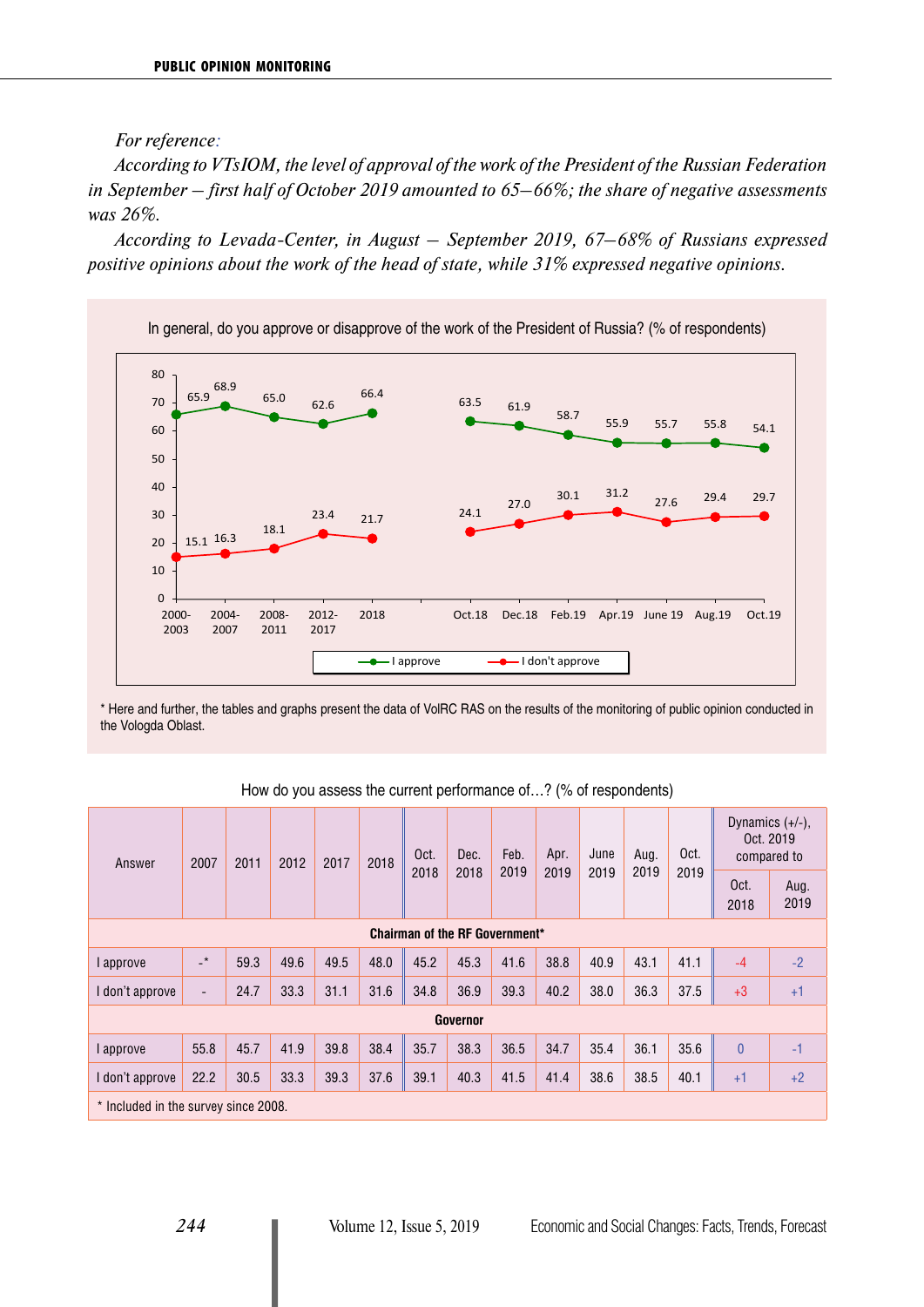Over the past two months, the proportion of Vologda Oblast residents who believe that Vladimir Putin is successful in his work aimed at restoring order in the country decreased slightly (by 3 percentage points, from 46 to 43%). This is significantly less (by 6 percentage points) than in October 2018 (49%).

In general, the opinion of Vologda Oblast residents regarding the success of the President's work on other key problems of the country in August – October 2019 has not changed:

- $\leq 50\%$  of the population positively assesses the President's work on strengthening Russia's international positions;
- $\checkmark$  35% of the population positively assesses the President's work on protecting democracy and strengthening citizens' freedoms;
- $\checkmark$  27% of the population positively assesses the President's work on economic recovery and growth of people's welfare.

| Answer                                                                    | 2007  | 2011  | 2012  | 2017  | 2018                                                      | Oct.<br>2018 | Dec.<br>2018 | Feb.<br>2019 | Apr.<br>2019 | June<br>2019 | Aug.<br>2019 | Oct.<br>2019 | Dynamics (+/-),<br>Oct. 2019<br>compared to |                |
|---------------------------------------------------------------------------|-------|-------|-------|-------|-----------------------------------------------------------|--------------|--------------|--------------|--------------|--------------|--------------|--------------|---------------------------------------------|----------------|
|                                                                           |       |       |       |       |                                                           |              |              |              |              |              |              |              | Oct.<br>2018                                | Aug.<br>2019   |
| <b>Strengthening Russia's international standing</b>                      |       |       |       |       |                                                           |              |              |              |              |              |              |              |                                             |                |
| Successful                                                                | 58.4  | 46.2  | 43.1  | 55.7  | 54.2                                                      | 51.3         | 53.5         | 51.5         | 50.2         | 51.9         | 51.0         | 49.9         | $-1$                                        | $-1$           |
| Unsuccessful                                                              | 24.9  | 33.7  | 37.9  | 26.8  | 28.4                                                      | 30.7         | 30.3         | 31.7         | 32.7         | 30.3         | 30.6         | 32.4         | $+2$                                        | $+2$           |
| <b>Success</b><br>index                                                   | 133.5 | 112.5 | 105.2 | 129.0 | 125.7                                                     | 120.6        | 123.2        | 119.8        | 117.5        | 121.6        | 120.4        | 117.5        | $-3$                                        | $-3$           |
| Imposing order in the country                                             |       |       |       |       |                                                           |              |              |              |              |              |              |              |                                             |                |
| Successful                                                                | 53.2  | 36.6  | 35.4  | 50.6  | 51.1                                                      | 48.5         | 46.9         | 44.2         | 42.4         | 44.5         | 46.1         | 43.1         | $-5$                                        | $-3$           |
| Unsuccessful                                                              | 34.0  | 50.0  | 50.7  | 36.1  | 35.0                                                      | 37.9         | 39.5         | 40.7         | 42.6         | 39.3         | 39.3         | 40.0         | $+2$                                        | $+1$           |
| <b>Success</b><br>index                                                   | 119.2 | 86.6  | 84.7  | 114.5 | 116.1                                                     | 110.6        | 107.4        | 103.5        | 99.8         | 105.2        | 106.8        | 103.1        | $-8$                                        | $-4$           |
|                                                                           |       |       |       |       | Protecting democracy and strengthening citizens' freedoms |              |              |              |              |              |              |              |                                             |                |
| Successful                                                                | 44.4  | 32.4  | 28.8  | 40.3  | 40.5                                                      | 37.3         | 36.5         | 33.5         | 32.3         | 34.6         | 35.5         | 35.1         | $-2$                                        | $\overline{0}$ |
| Unsuccessful                                                              | 37.0  | 48.3  | 52.3  | 40.2  | 40.2                                                      | 42.7         | 43.3         | 45.3         | 47.7         | 45.5         | 46.1         | 45.7         | $+3$                                        | $\overline{0}$ |
| <b>Success</b><br>index                                                   | 107.4 | 84.1  | 76.5  | 100.2 | 100.2                                                     | 94.6         | 93.2         | 88.2         | 84.6         | 89.1         | 89.4         | 89.4         | $-5$                                        | $\theta$       |
|                                                                           |       |       |       |       | Economic recovery and increase in citizens' welfare       |              |              |              |              |              |              |              |                                             |                |
| Successful                                                                | 47.2  | 30.7  | 28.5  | 29.3  | 31.0                                                      | 30.6         | 29.9         | 28.1         | 28.1         | 29.1         | 26.5         | 26.9         | $-4$                                        | 0              |
| Unsuccessful                                                              | 39.1  | 56.1  | 57.9  | 56.9  | 56.2                                                      | 57.2         | 57.6         | 56.9         | 58.2         | 57.8         | 59.7         | 58.2         | $+1$                                        | $-2$           |
| <b>Success</b><br>index                                                   | 108.1 | 74.6  | 70.6  | 72.4  | 74.7                                                      | 73.4         | 72.3         | 71.2         | 69.9         | 71.3         | 66.8         | 68.7         | $-5$                                        | $+2$           |
| * Ranked according to the average value of the index of success for 2018. |       |       |       |       |                                                           |              |              |              |              |              |              |              |                                             |                |

In your opinion, how successful is the RF President in coping with challenging issues?\* (% of respondents)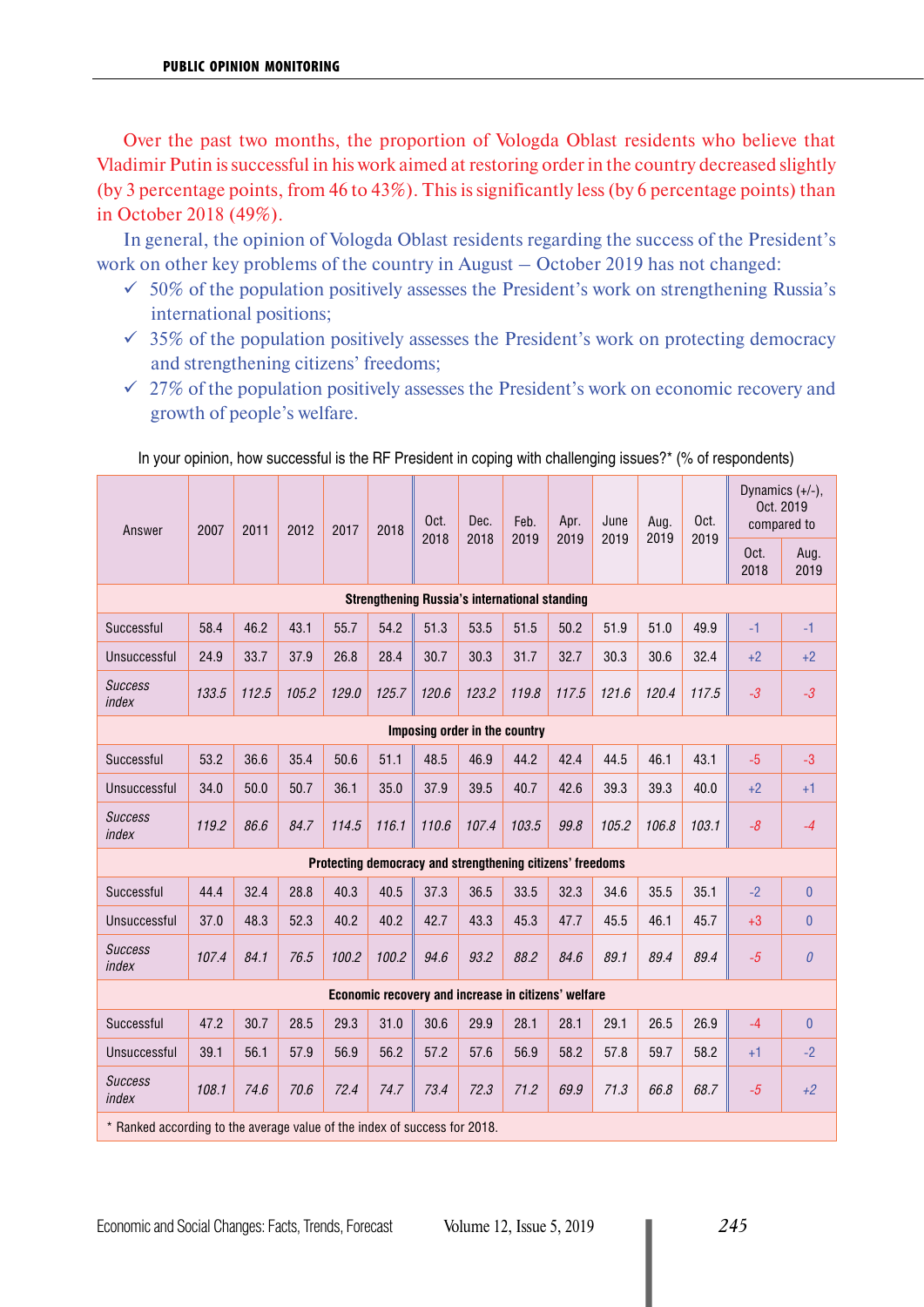In June–August 2019, the structure of people's political preferences has not changed: the level of support for the United Russia party is 33–34%, LDPR and KPRF – 8–9%, the Just Russia party  $-4\%$ .

We should note that in comparison with October 2018, people's support for the ruling party decreased (by 4 percentage points, from 37 to 33%) and the share of those who believe that today none of the political forces represented in Parliament expresses their interests has increased (by 5 percentage points, from 29 to 34%).

|                             |      |      | 2011,<br>Duma<br>State I   |      |      |                                             |      |      | 2018        | 2018 | 2019 | 2019 |           | 2019 | 2019 | to           | <b>Dynamics</b><br>$(+/-),$<br>Oct. 2019<br>compared |
|-----------------------------|------|------|----------------------------|------|------|---------------------------------------------|------|------|-------------|------|------|------|-----------|------|------|--------------|------------------------------------------------------|
| Party                       | 2007 | 2011 | fact<br>Election to the RF | 2012 | 2016 | Election to the RF State Duma 2016,<br>fact | 2017 | 2018 | <b>Dct.</b> | Dec. | Feb. | Apr. | June 2019 | Aug. | 0кт. | Oct.<br>2018 | Aug.<br>2019                                         |
| <b>United Russia</b>        | 30.2 | 31.1 | 33.4                       | 29.1 | 35.4 | 38.0                                        | 34.7 | 37.9 | 36.5        | 36.0 | 34.6 | 33.3 | 34.8      | 33.5 | 32.8 | $-4$         | $-1$                                                 |
| <b>KPRF</b>                 | 7.0  | 10.3 | 16.8                       | 10.6 | 8.3  | 14.2                                        | 7.6  | 9.2  | 11.1        | 9.9  | 9.1  | 8.0  | 8.5       | 8.7  | 9.1  | $-2$         | $\mathbf{0}$                                         |
| LDPR                        | 7.5  | 7.8  | 15.4                       | 7.8  | 10.4 | 21.9                                        | 11.0 | 9.6  | 9.7         | 8.8  | 8.9  | 8.2  | 9.1       | 10.5 | 8.3  | $-1$         | $-2$                                                 |
| Just Russia                 | 7.8  | 5.6  | 27.2                       | 6.6  | 4.2  | 10.8                                        | 4.8  | 2.9  | 3.4         | 2.8  | 2.9  | 2.9  | 2.5       | 3.9  | 4.2  | $+1$         | $\mathbf{0}$                                         |
| Other                       | 1.8  | 1.9  | $\equiv$                   | 2.1  | 0.3  | $\equiv$                                    | 0.5  | 0.7  | 0.4         | 0.4  | 0.6  | 0.3  | 0.3       | 0.4  | 0.1  | $\Omega$     | $\Omega$                                             |
| None                        | 17.8 | 29.4 | $\equiv$                   | 31.3 | 29.4 | ÷,                                          | 29.2 | 28.5 | 29.0        | 31.9 | 34.2 | 34.7 | 32.3      | 32.1 | 34.3 | $+5$         | $+2$                                                 |
| It's difficult to<br>answer | 21.2 | 13.2 | $\qquad \qquad -$          | 11.7 | 12.0 | $\equiv$                                    | 12.2 | 11.2 | 9.9         | 10.2 | 9.7  | 12.6 | 12.4      | 10.9 | 11.2 | $+1$         | $\mathbf{0}$                                         |

Which party expresses your interests? (% of respondents)

In fact, there are no changes in the indicators of social well-being: the proportion of those who characterize their mood as positive is 70–71%; the proportion of those who believe that today "everything is not so bad; it's difficult to live, but it's possible to stand it" is 77–78%.

The proportion of those who consider themselves "poor and extremely poor" amounted to 47–48% in August – October 2019, which is slightly higher than in October 2018 (by 3 percentage points, 45%).

Apparently, this is due to low (or, at least, not sufficiently tangible) rates of growth of the standard of living and quality of life; it is evidenced by the steady prevalence of people's pessimistic forecasts about the future of the Russian economy and their personal financial situation. Thus, the consumer sentiment index in October 2018 amounted to 89 points, in August – October 2019 – to 92 points; that is, despite its positive dynamics, it still varies in the range of less than 100 points.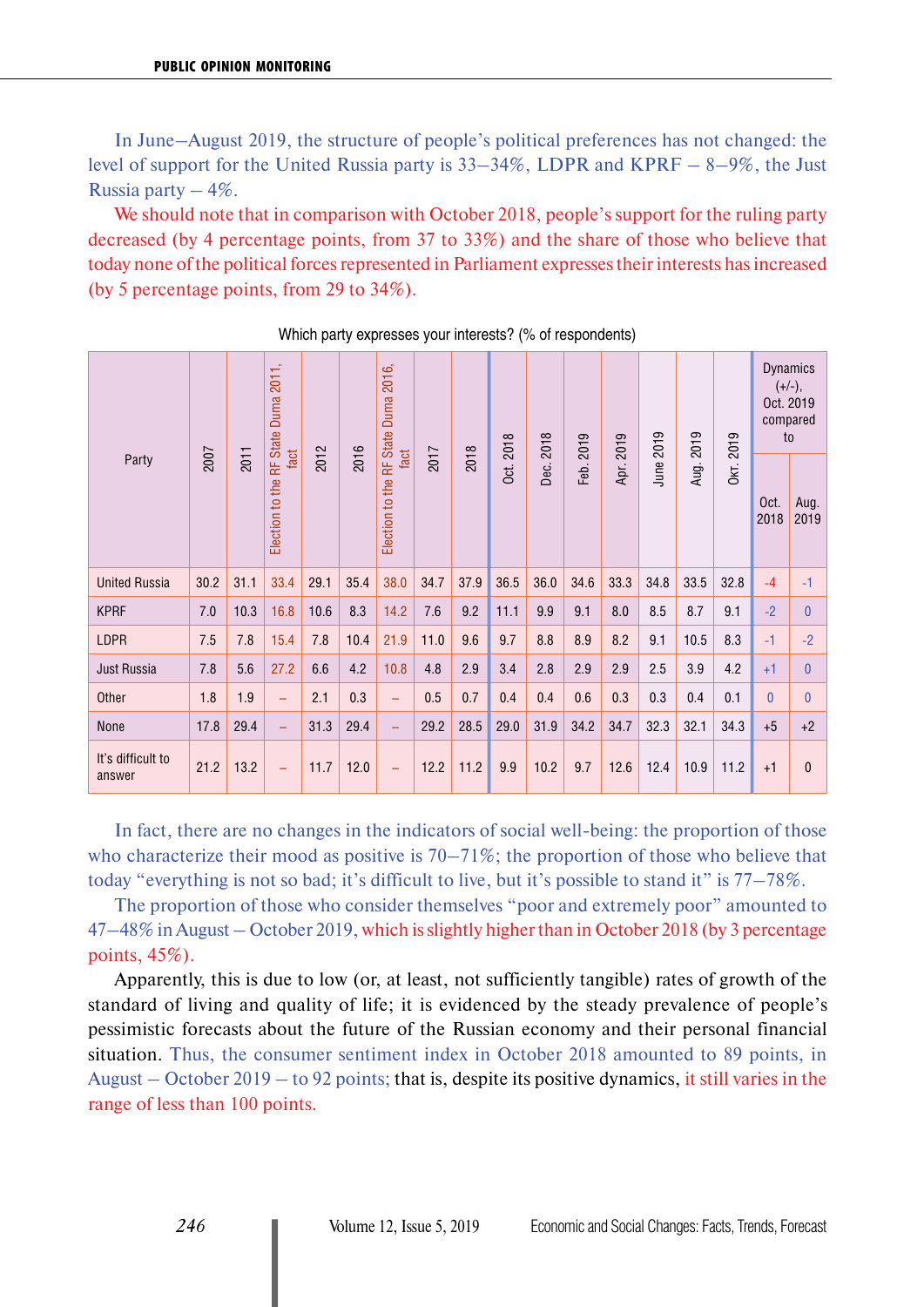| Answer                                                                                | 2007  | 2011 | 2012 | 2017 | 2018 | Oct.<br>2018 | Dec.<br>2018                    | Feb.<br>2019 | Apr.<br>2019 | June<br>2019 | Aug.<br>2019 | Oct. | Dynamics (+/-),<br>Oct. 2019<br>compared to |              |
|---------------------------------------------------------------------------------------|-------|------|------|------|------|--------------|---------------------------------|--------------|--------------|--------------|--------------|------|---------------------------------------------|--------------|
|                                                                                       |       |      |      |      |      |              |                                 |              |              |              |              | 2019 | Oct.<br>2018                                | Aug.<br>2019 |
| <b>Mood</b>                                                                           |       |      |      |      |      |              |                                 |              |              |              |              |      |                                             |              |
| Usual condition, good<br>mood                                                         | 63.6  | 63.1 | 67.3 | 70.4 | 71.2 | 71.3         | 70.7                            | 68.0         | 68.8         | 71.4         | 70.9         | 70.3 | $-1$                                        | $-1$         |
| I feel stress, anger, fear,<br>depression                                             | 27.8  | 28.9 | 27.0 | 24.2 | 23.1 | 23.1         | 23.5                            | 25.6         | 25.5         | 23.5         | 23.4         | 24.0 | $+1$                                        | $+1$         |
| <b>Stock of patience</b>                                                              |       |      |      |      |      |              |                                 |              |              |              |              |      |                                             |              |
| Everything is not so bad;<br>it's difficult to live, but it's<br>possible to stand it | 74.1  | 74.8 | 76.6 | 77.7 | 77.1 | 75.7         | 77.1                            | 74.3         | 76.7         | 78.0         | 76.8         | 77.8 | $+2$                                        | $+1$         |
| It's impossible to bear<br>such plight                                                | 13.6  | 15.3 | 15.8 | 15.8 | 16.3 | 17.1         | 17.5                            | 19.1         | 17.5         | 16.5         | 16.2         | 17.2 | $\Omega$                                    | $+1$         |
|                                                                                       |       |      |      |      |      |              | Social self-identification*     |              |              |              |              |      |                                             |              |
| The share of people who<br>consider themselves to<br>have average income              | 48.2  | 43.1 | 44.7 | 43.1 | 42.3 | 42.8         | 41.6                            | 43.8         | 41.3         | 43.3         | 42.9         | 41.4 | $-1$                                        | $-2$         |
| The share of people who<br>consider themselves to be<br>poor and extremely poor       | 42.4  | 44.3 | 44.5 | 46.6 | 45.4 | 45.4         | 44.7                            | 44.8         | 46.9         | 45.8         | 47.0         | 48.0 | $+3$                                        | $+1$         |
|                                                                                       |       |      |      |      |      |              | <b>Consumer sentiment index</b> |              |              |              |              |      |                                             |              |
| Index value, points                                                                   | 105.9 | 89.6 | 91.5 | 84.6 | 89.9 | 89.2         | 89.1                            | 90.1         | 90.0         | 91.2         | 91.8         | 92.0 | $+3$                                        | $\mathbf{0}$ |
| * Question: "Which category do you belong to, in your opinion?"                       |       |      |      |      |      |              |                                 |              |              |              |              |      |                                             |              |

Estimation of social condition (% of respondents)

Over the past two months, in most socio-demographic groups, the proportion of people who characterize their mood as being positive has not changed significantly.

The share of positive assessments has increased slightly among those over 55 years of age (by 4 percentage points, from 61 to 65%) and among Vologda residents (from 68 to 71%).

At the same time, we observe a decrease by 3 to 5 percentage points in the share of positive assessments of their mood among men (from 72 to 69%), among persons under the age of 30 (from 85 to 80%) and among those from 30 to 55 years of age (from 74 to 71%).

Over the past year (from October 2018 to October 2019), we observe negative trends in the dynamics of assessments of social moods among young people under the age of 30 (the percentage of positive assessments decreased by 5 percentage points, from 85 to 80%), among people with higher and incomplete higher education (by 4 percentage points, from 77 to 73%), among those who according to their own assessments of their income belong to the bottom 20% (from 60 to 54%), and among the residents of Cherepovets (by 6 percentage points, from 78 to 72%).

As we can note, a slight deterioration in the emotional state of representatives of not only socially vulnerable population groups (those with lowest incomes), but also other categories suggests that the standard of living is not the only factor affecting people's daily mood. Apparently other factors in this regard include the expectations of the population in relation to tangible changes in the implementation of the President's election promises, the growth of interest in political life in the country and the region (which may be associated with the elections of the head of the region held September 8, 2019) and, accordingly, a clearer articulation of the sociopolitical request to the authorities.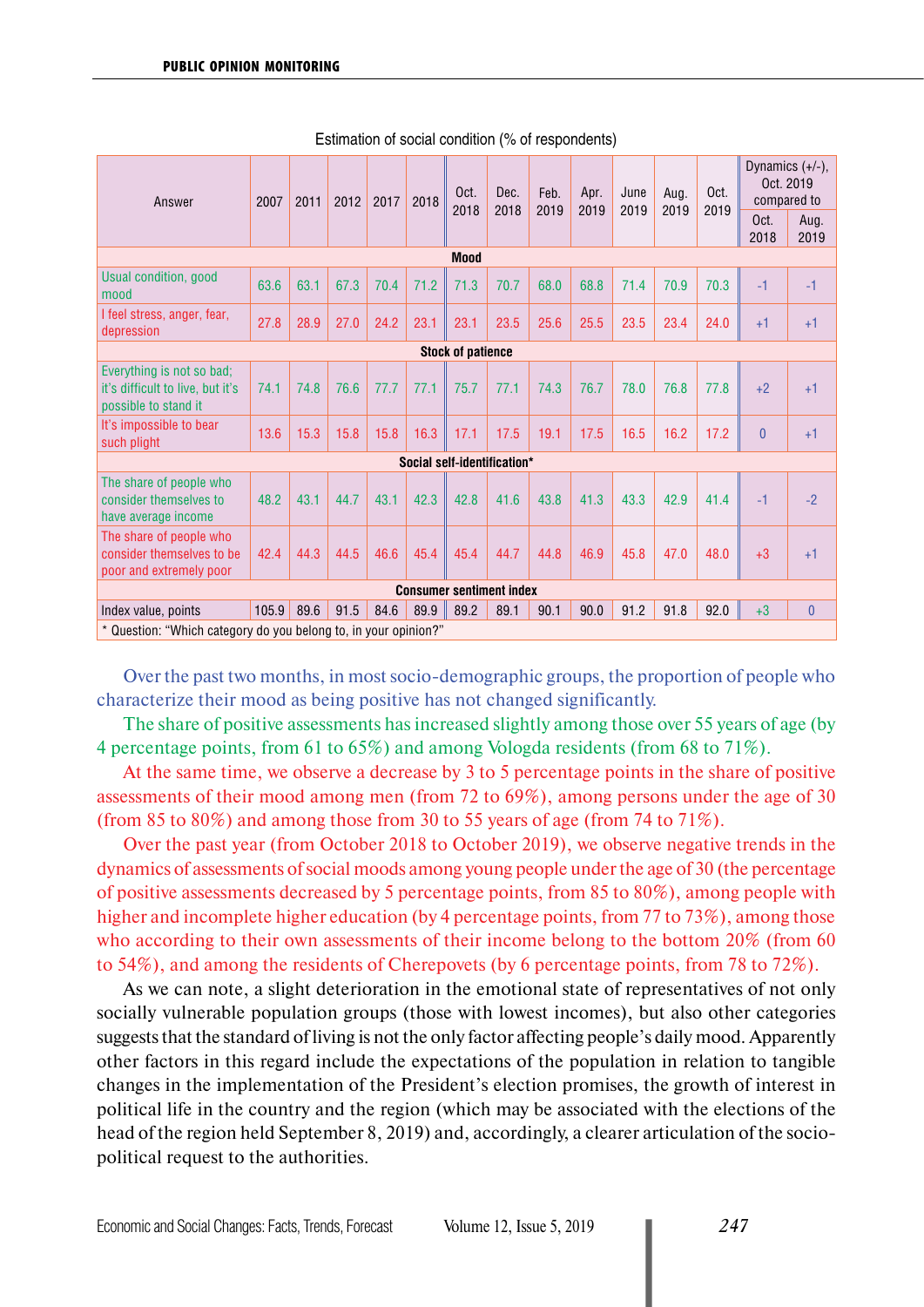| Population                               | 2007 | 2011 | 2012 | 2017 | 2018 | Oct.<br>2018 | Dec.<br>2018         | Feb.<br>2019 | Apr.<br>2019 | June<br>2019 | Aug.<br>2019 | Oct.<br>2019 | Dynamics (+/-),<br>Oct. 2019<br>compared to |              |
|------------------------------------------|------|------|------|------|------|--------------|----------------------|--------------|--------------|--------------|--------------|--------------|---------------------------------------------|--------------|
| group                                    |      |      |      |      |      |              |                      |              |              |              |              |              | Oct.<br>2018                                | Aug.<br>2019 |
|                                          |      |      |      |      |      |              | <b>Sex</b>           |              |              |              |              |              |                                             |              |
| Men                                      | 65.9 | 64.5 | 69.1 | 70.6 | 72.8 | 70.8         | 73.4                 | 69.9         | 68.6         | 72.1         | 71.8         | 69.2         | $-2$                                        | $-3$         |
| Women                                    | 61.7 | 62.0 | 65.8 | 70.2 | 69.8 | 71.8         | 68.4                 | 66.4         | 69.0         | 70.8         | 70.1         | 71.2         | $-1$                                        | $+1$         |
| Age                                      |      |      |      |      |      |              |                      |              |              |              |              |              |                                             |              |
| Under 30                                 | 71.3 | 70.0 | 72.3 | 78.1 | 80.0 | 85.1         | 81.6                 | 76.3         | 81.2         | 82.9         | 85.2         | 79.9         | $-5$                                        | $-5$         |
| $30 - 55$                                | 64.8 | 62.5 | 67.9 | 71.5 | 72.6 | 70.9         | 71.6                 | 68.0         | 71.5         | 70.5         | 74.0         | 71.1         | $\overline{0}$                              | $-3$         |
| Over 55                                  | 54.8 | 58.3 | 62.1 | 64.9 | 65.2 | 65.4         | 64.7                 | 64.3         | 59.8         | 67.4         | 60.7         | 65.1         | $\bf{0}$                                    | $+4$         |
| <b>Education</b>                         |      |      |      |      |      |              |                      |              |              |              |              |              |                                             |              |
| Secondary and<br>incomplete<br>secondary | 58.4 | 57.4 | 57.2 | 63.6 | 64.8 | 63.8         | 67.8                 | 61.5         | 60.4         | 64.4         | 65.6         | 63.4         | $\overline{0}$                              | $-2$         |
| Secondary<br>vocational                  | 64.6 | 63.6 | 66.7 | 72.0 | 72.2 | 73.5         | 70.5                 | 68.6         | 73.0         | 77.3         | 72.8         | 73.9         | 0                                           | $+1$         |
| Higher and in-<br>complete higher        | 68.6 | 68.3 | 77.0 | 75.8 | 76.8 | 76.5         | 74.1                 | 73.8         | 73.3         | 72.1         | 73.9         | 72.6         | $-4$                                        | $-1$         |
|                                          |      |      |      |      |      |              | <b>Income groups</b> |              |              |              |              |              |                                             |              |
| Bottom 20%                               | 51.6 | 45.3 | 51.5 | 52.9 | 57.3 | 59.6         | 61.3                 | 50.4         | 56.1         | 54.9         | 53.2         | 54.1         | $-6$                                        | $+1$         |
| Middle 60%                               | 62.9 | 65.3 | 68.7 | 72.0 | 71.9 | 73.1         | 69.7                 | 67.2         | 69.9         | 74.1         | 72.1         | 72.6         | $-1$                                        | $+1$         |
| Top 20%                                  | 74.9 | 75.3 | 81.1 | 83.7 | 82.9 | 81.3         | 83.4                 | 86.2         | 81.0         | 81.0         | 81.4         | 80.5         | $-1$                                        | $-1$         |
|                                          |      |      |      |      |      |              | <b>Territories</b>   |              |              |              |              |              |                                             |              |
| Vologda                                  | 63.1 | 67.1 | 73.6 | 72.6 | 71.0 | 68.8         | 67.1                 | 65.5         | 68.5         | 70.3         | 68.0         | 70.8         | $+2$                                        | $+3$         |
| Cherepovets                              | 68.1 | 71.2 | 76.2 | 75.7 | 75.8 | 77.7         | 74.5                 | 71.1         | 67.8         | 72.1         | 74.4         | 72.0         | $-6$                                        | $-2$         |
| <b>Districts</b>                         | 61.6 | 57.1 | 59.8 | 66.1 | 68.7 | 69.2         | 70.5                 | 67.6         | 69.6         | 71.7         | 70.5         | 69.0         | 0                                           | $-2$         |
| <b>Oblast</b>                            | 63.6 | 63.1 | 67.3 | 70.4 | 71.2 | 71.3         | 70.7                 | 68.0         | 68.8         | 71.4         | 70.9         | 70.3         | $-1$                                        | $-1$         |

Social mood in different social groups (answer: "Good mood, normal condition", % of respondents)

## **CONCLUSION**

**Thus, according to the results of the next stage of the public opinion monitoring conducted by VolRC RAS, the socio-political situation in the Vologda Oblast in August – October remains quite stable: despite the end of the summer vacation season and the gradual deterioration of weather conditions, the assessments of the emotional state of people are still at a high level (70% of residents of the Vologda Oblast characterize their mood as "normal, good, even").**

**People's attitude toward the work of key representatives of state power has remained stable since April 2019: 55–56% of Vologda Oblast residents approve of the work of the President, 40–43% – the Prime Minister, 35–36% – the Governor (we should note that the lower estimates of the level of approval of local authorities is quite a normal situation, which is typical not only of the Vologda Oblast, but also of Russia as a whole. Experts attribute it to "the proximity of regional and municipal governments to the everyday life of citizens", as well as to the fact that "people can monitor their work not only by watching TV"2 ).** 

**It is most likely that in August–October, a slight decrease in the proportion of people who believe that the President is successfully restoring order in the country (from 46 to 43%) adequately reflects the reaction of Vologda Oblast residents to the protest actions in Moscow, which were associated with** 

<sup>2</sup> *Russian Everyday Life in Crisis: How Do We Live and What Do We Feel?: Information and Analytical Summary of the Results of a Nationwide Study*. Moscow, 2015. P. 15.